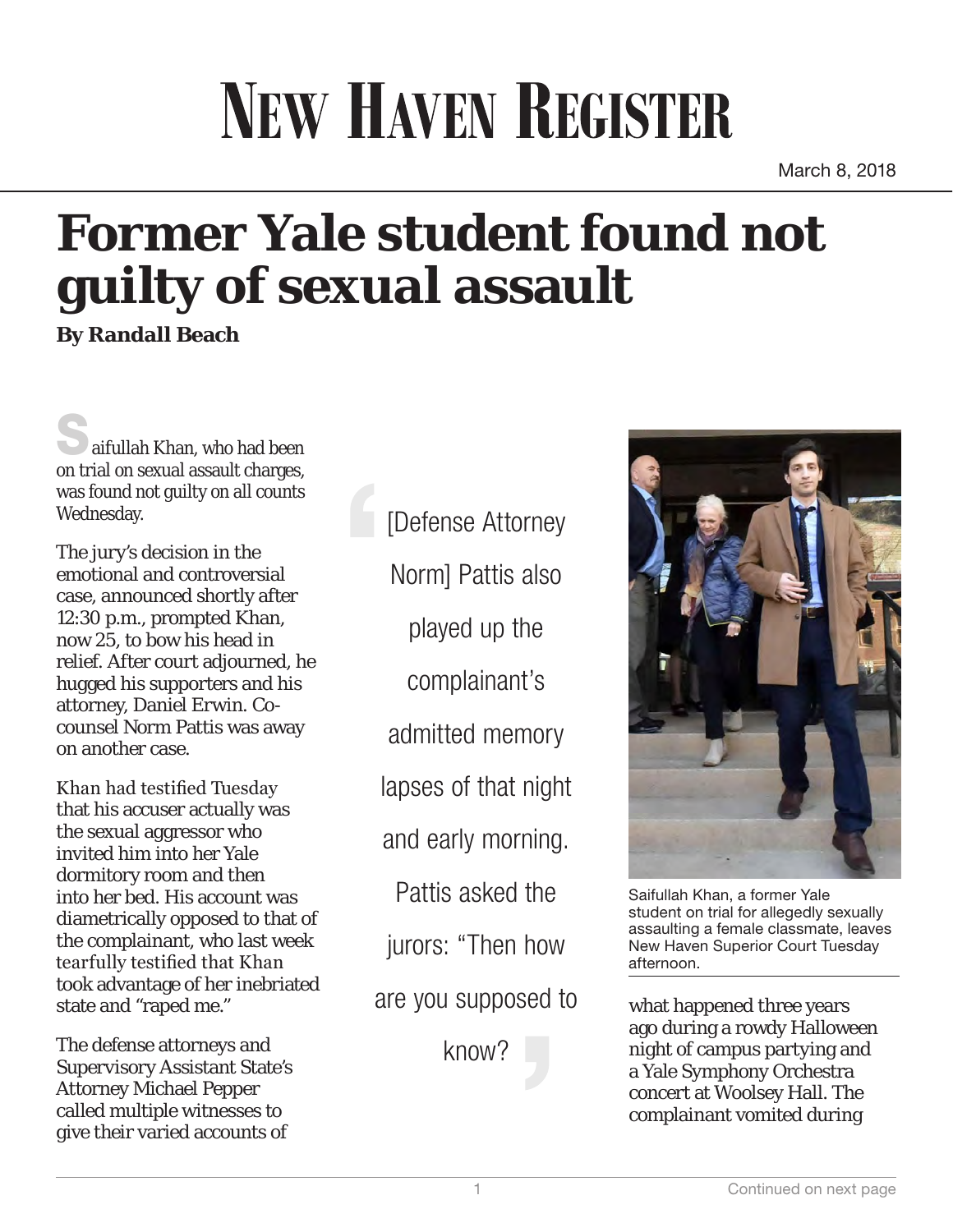that performance and quickly left, escorted by Khan.

Khan was charged with sexual assault in the first, second, third and fourth degrees. He and the complainant were seniors at Yale when they had their sexual encounter. Yale officials suspended him after she made her accusation and he has not returned.

In a written statement issued immediately after court adjourned, Pattis and Erwin called upon Yale University officials to readmit him.

"Yale rushed to judgment in this case and somehow managed to bring the New Haven State's Attorney's Office along for the ride," the attorneys said.

"We're grateful to six courageous jurors who were able to understand that campus life isn't the real world. Kids experiment with identity and sexuality. When an experiment goes awry, it's not a crime."

They added, "Now that Mr. Khan has been acquitted, we're calling for Yale to readmit him. He was suspended in 2015 without a hearing. It's time to right that wrong."

The New Haven Register emailed questions to Yale spokesman Thomas Conroy Wednesday about the verdict, the defense attorneys' comments and the issue of readmitting Khan.

Conroy simply replied in an email: "Yale has no comment on the verdict."

Erwin said after court adjourned that Khan will ask Yale to readmit him "in the near future." Erwin noted Khan faces a hearing with the university's Committee on Sexual Misconduct. Erwin also noted Khan was suspended "on an emergency basis."

Khan, dressed in a dark suit and tie, as he did throughout the trial, said he wanted Erwin to speak on his behalf.

"Mr. Khan is overcome by his emotions," Erwin said. "This has been a two and one-half-year ordeal. He has to rearrange his life from the wreckage."

When Khan, a native of Afghanistan, was sworn in to testify Tuesday, he gave his home address as his attorneys' office in New Haven. He explained under Pattis' questioning that he has no real home. Last week he told a New Haven Register reporter: "I am alone in America." But he said he was grateful to his supporters for helping him.

Khan's family lives abroad.

At Yale he was majoring in cognitive science and expected to graduate the following spring. The complainant did graduate on that schedule.

The jury of three women and three men began deliberations late Tuesday afternoon but did so for only fifteen minutes before Superior Court Judge Brian T. Fischer sent them home at 5 p.m. They resumed Wednesday at about 9:30 a.m., taking a mid-morning break.

Shortly after the forewoman said "not guilty" four times, beginning with the first-degree sexual assault charge, Fischer said, "Good luck, Mr. Khan" and adjourned the proceedings.

Pepper had no comment as he left the courtroom.

During his testimony Wednesday, Khan gave a detailed and sometimes graphic account of what he said happened in the complainant's bedroom in the early morning hours of Nov. 1, 2015. He said he brought the woman back to her suite and said good night to her but that she quickly called out his name and invited him into her room.

Khan said she initiated the oral sex and, hours later, the sexual intercourse.

But the complainant had testified she collapsed onto her bed, fell asleep and in the middle of the night felt Khan on top of her, pinning down her arms. She said she tried to call out to him to stop but wasn't sure if she had been able to speak.

However, in his closing argument Pattis reminded the